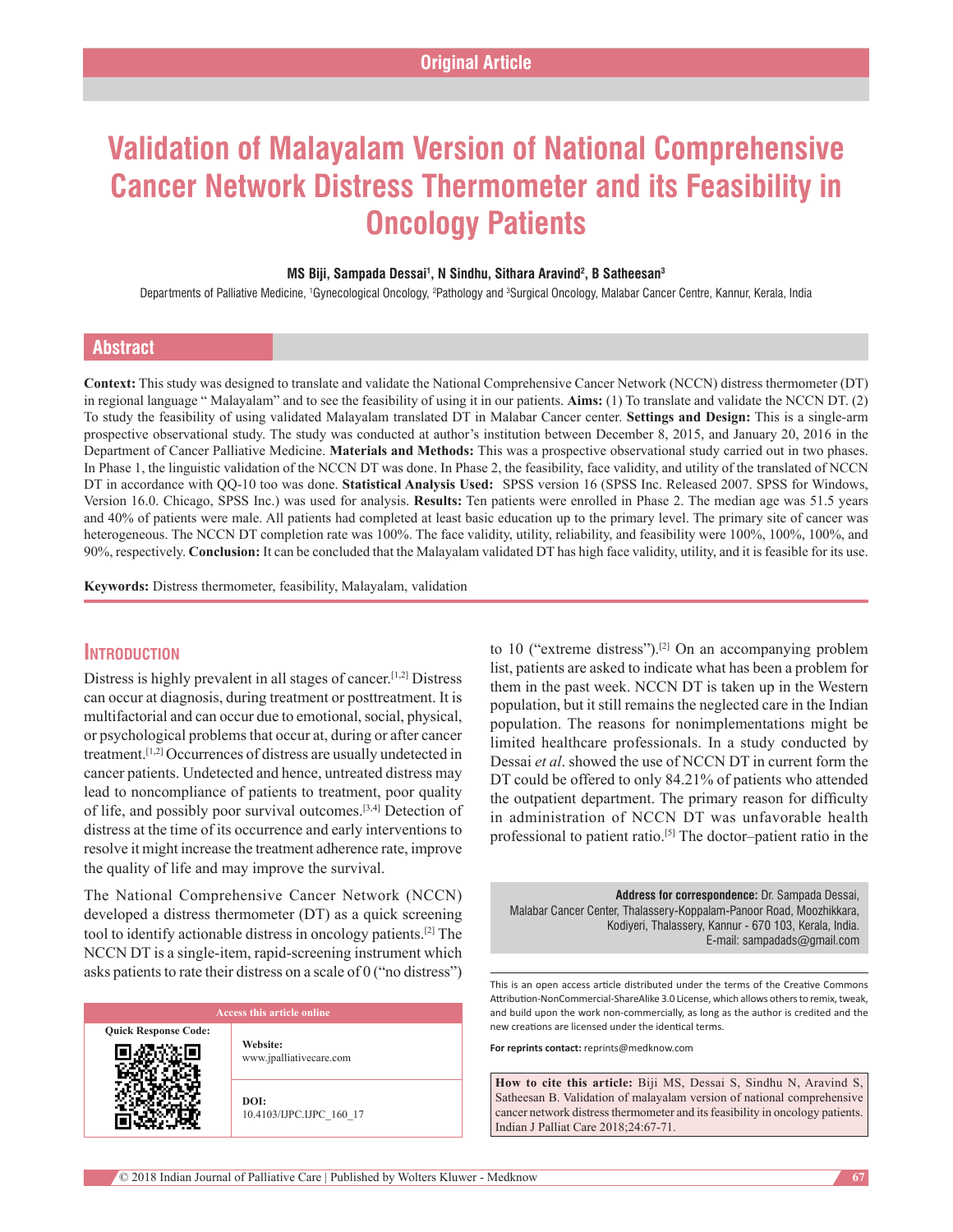study was 43 patients per doctor. The nurse to patient ratio was 85 patients per nurse, while the nursing assistant to patient ratio was 34 patients per nursing assistant.<sup>[5]</sup> The DT is in English language and had to be translated by healthcare professionals to all patients. Hence, this study was designed to translate and validate the NCCN DT in regional language "Malayalam" and to see the feasibility of using it in our patients.

# **Materials and Methods**

## **Study design and conduct**

This is a single arm prospective observational study. The study was approved by institutional review board. All patients provided written informed consents before participating in the study. The study was conducted in accordance with good clinical practice guidelines and Declaration of Helsinki. There was no amendment in the study protocol during the conduct of the study.

#### **Study settings**

The study was conducted at author's institution between December 8, 2015 and January 20, 2016 in the Department of Cancer Palliative Medicine. This study was done in two phases. In the first phase, the Malayalam translation of NCCN DT was done. In the the second phase, the completion rate, face validity, and feasibility were captured.

#### **Participants**

Phase I: Not applicable

Phase 2: Adult patients (age  $\geq$ 18 years) with histopathological proof of malignancy, Eastern cooperative oncology group performance status 0–2, willing to comply with study instructions and who knew English and Malayalam language fluently were included.

#### **Methodology**

#### *Phase 1*

NCCNDT was translated into local language with a forward– backward translation procedure. Initially, the NCCN DT pro forma in English was translated forwards to local language by two translators who were fluent in English as well as the native target language and who had never seen the NCCN DT pro forma. The differences between the translations were reconciled and merged into a single forward translation with inputs from both the translators. Then, the forward translation was back‑translated from local language to English by two different translators both of whom had command over the native target language and English and had not seen the original questionnaire. The backward translations were also reconciled following the previous procedure to generate a final translation. This translation was compared against the original English questionnaire. After we obtained the agreement between the original and backward translations, the questionnaire was taken forward to Phase 2A.

#### *Phase 2A*

Postvalidation of the pro forma, a pilot study was carried out in 10 patients (subjected to the same eligibility criteria mentioned in the protocol) to study the feasibility, face validity, completion rates and to identify difficult questions in case of completion rate been below 80%. Malayalam validated DT was self-administered to 10 patients and returned on the same day. Following return of this pro forma, QQ10 questionnaire was filled by the patients.<sup>[6]</sup>

Completion rate for NCCN DT was considered when distress level was marked and if more than 80% of problem list was completed. The feasibility and face validity were captured by QQ‑10 pro forma.

Decision: If completion rate of 80% or more is achieved then the same pro forma subjected to minor corrections would be used for the final study (Phase 3). If not, the study would go to Phase 2B.

## *Phase 2B*

This phase was planned if we had obtained <80% completion rate in Malayalam validated DT. In this phase, the questions unanswered would have undergone simplification and difficult questions identified by QQ-10 questionnaire would be modified. These simplifications and modifications would have been done by a linguistic expert. Postmodification by the expert again the procedure in phase 2A would have been repeated.

If completion rate of 80% or more is achieved, then the same pro forma subjected to minor corrections would be used for the final study (Phase 3). If not, the study would go to Phase 2B again.

#### **Sample size**

Phase I: Not applicable

Phase 2: As this is a phase 2 study, for evaluating the feasibility, no formal sample size calculation was done. A sample size of 10 patients was decided adequate.

#### **Statistical consideration**

Pro forma in which 80% or more of the questions were completed was considered as complete. The completion rate was calculated as Mean completion rate = (completion rate of each patient)/10.

For consideration of feasibility face validity and utility the descriptive statistics of response to QQ-10 tool was done [Table 1].

# **Results**

#### **Baseline demographics**

The baseline demographic details of patients are shown in Table 2. As shown in Table 2, 40% of patients were

**Table 1: Questions from QQ-10 considered for opinion regarding various aspects of malayalam validated National Comprehensive Cancer Network distress thermometer**

| <b>Response to questions</b><br>in QQ-10 considered | Variable                |  |
|-----------------------------------------------------|-------------------------|--|
| Feasibility                                         | Question number 3, 5-10 |  |
| Face validity                                       | Ouestion number 2-4     |  |
| Utility                                             | Ouestion number 1-3     |  |
|                                                     |                         |  |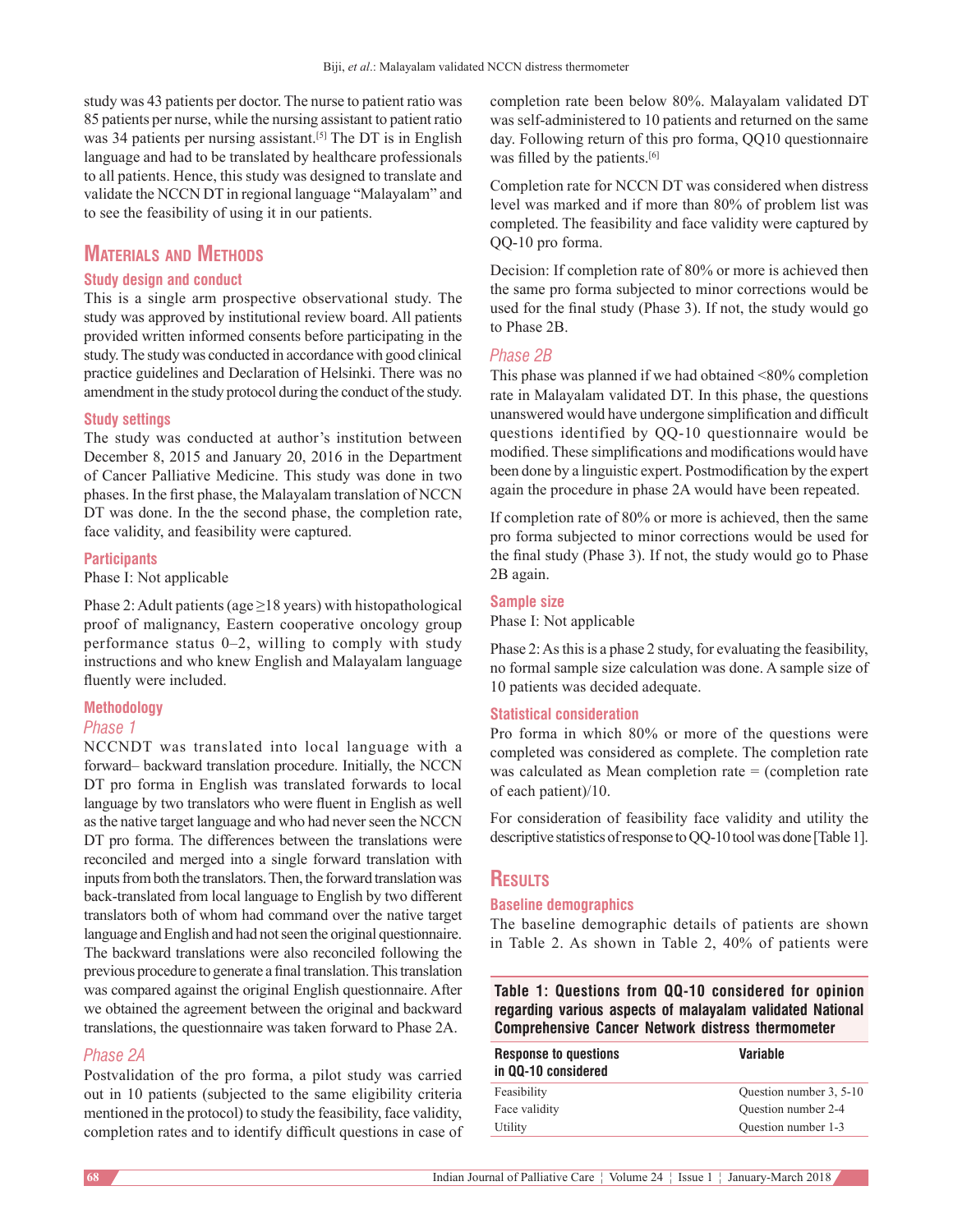male and 60% of female and had completed at least basic education up to the primary level. The primary site of cancer was heterogeneous. Sixty percent patients were unemployed and 20% were engaged in semi‑skilled work and 20% in skilled work. Seventy percent of our patients were on curative intent treatment and 30% of patients on palliative intent treatment.

# **Completion rate of Malayalam validated National Comprehensive Cancer Network distress**

#### *Thermometer*

The completion rate of Malayalam validated NCCN DT was 100%. All 10 patients completed >80% questions in the DT. The details of completion are shown in Tables 3 and 4.

#### **Feasibility, face validity, and utility evaluation**

The response to feasibility, face validity, and utility are shown in Figure 1. As can be seen from the figure, utility and face validity were 100% each and feasibility was 90%. All the patients (100%) considered the questionnaire relevant to their condition and covered all aspects of their condition. Similarly, all patients (100%) felt that it helped them communicate their problem with ease.

# **Discussion**

In the pilot study conducted in our institution, about the feasibility of using the NCCN DT in routine clinical practice, DT had identified actionable distress in 41.4% of patients.[5] It was noted in the study that DT not only identified the psychological issues but also the practical and physical problems leading to distress. However, due to the lack of manpower it was found not to be feasible to use NCCN DT in routine clinical practice. Similar circumstances exist in most of the cancer caring hospitals across low‑ and middle‑income countries.[7,8] An increment in workforce seems the logical solution, but such increment has multiple logistic issues and do not easily happen in middle- and low‑income countries. Hence, we considered the option of translating the NCCN DT in the native language. This we thought would enable us to self‑administer the NCCN DT to the patients.





Self-administered Malayalam validated DT can be used to identify distress before the physician visit. It can be administered during the waiting period for physician appointment. This will save the physician time in a busy outpatients departments.

#### **Table 2: Baseline demographic profile of the patients**

| <b>Variable</b>     | Values (%)          |
|---------------------|---------------------|
| Age                 | Median 51.5 (33-76) |
| Gender              |                     |
| Male                | 4(40)               |
| Female              | 6(60)               |
| Education           |                     |
| Primary             | 4(40)               |
| Secondary schooling | 4(40)               |
| Graduation          | 2(20)               |
| Professionals       |                     |
| Occupation          |                     |
| Unemployed          | 6(60)               |
| Semiskilled         | 2(20)               |
| Skilled             | 2(20)               |
| Professionals       |                     |
| <b>ECOGPS</b>       |                     |
| $\mathbf{0}$        | 5(50)               |
| 1                   | 3(30)               |
| $\overline{2}$      | 2(20)               |
| Stage of disease    |                     |
| H                   | 5(50)               |
| Ш                   | 1(10)               |
| IV                  | 4(40)               |
| Tumour sites        |                     |
| Head and neck       | 3(30)               |
| Oesophagus          | 1(10)               |
| Lung                | 1(10)               |
| <b>Breast</b>       | 3(30)               |
| Endometrium         | 1(10)               |
| Rectum              | 1(10)               |
| Intent of treatment |                     |
| Curative            | 7(70)               |
| Palliative          | 3(30)               |
|                     |                     |

## **Table 3: Completion rate of National Comprehensive Cancer Network malayalam distress thermometer**

| <b>Patient</b><br>number | Number of<br>applicable<br>questions | Number of<br>applicable questions<br>answered | <b>Completion</b><br>rate $(\%)$ |
|--------------------------|--------------------------------------|-----------------------------------------------|----------------------------------|
|                          | 38                                   | 37                                            | 97.3                             |
| $\overline{c}$           | 37                                   | 37                                            | 100                              |
| 3                        | 38                                   | 38                                            | 100                              |
| $\overline{4}$           | 35                                   | 33                                            | 94.2                             |
| 5                        | 37                                   | 33                                            | 89.1                             |
| 6                        | 38                                   | 38                                            | 100                              |
| 7                        | 38                                   | 37                                            | 97.3                             |
| 8                        | 38                                   | 36                                            | 94.7                             |
| 9                        | 38                                   | 33                                            | 86.8                             |
| 10                       | 38                                   | 38                                            | 100                              |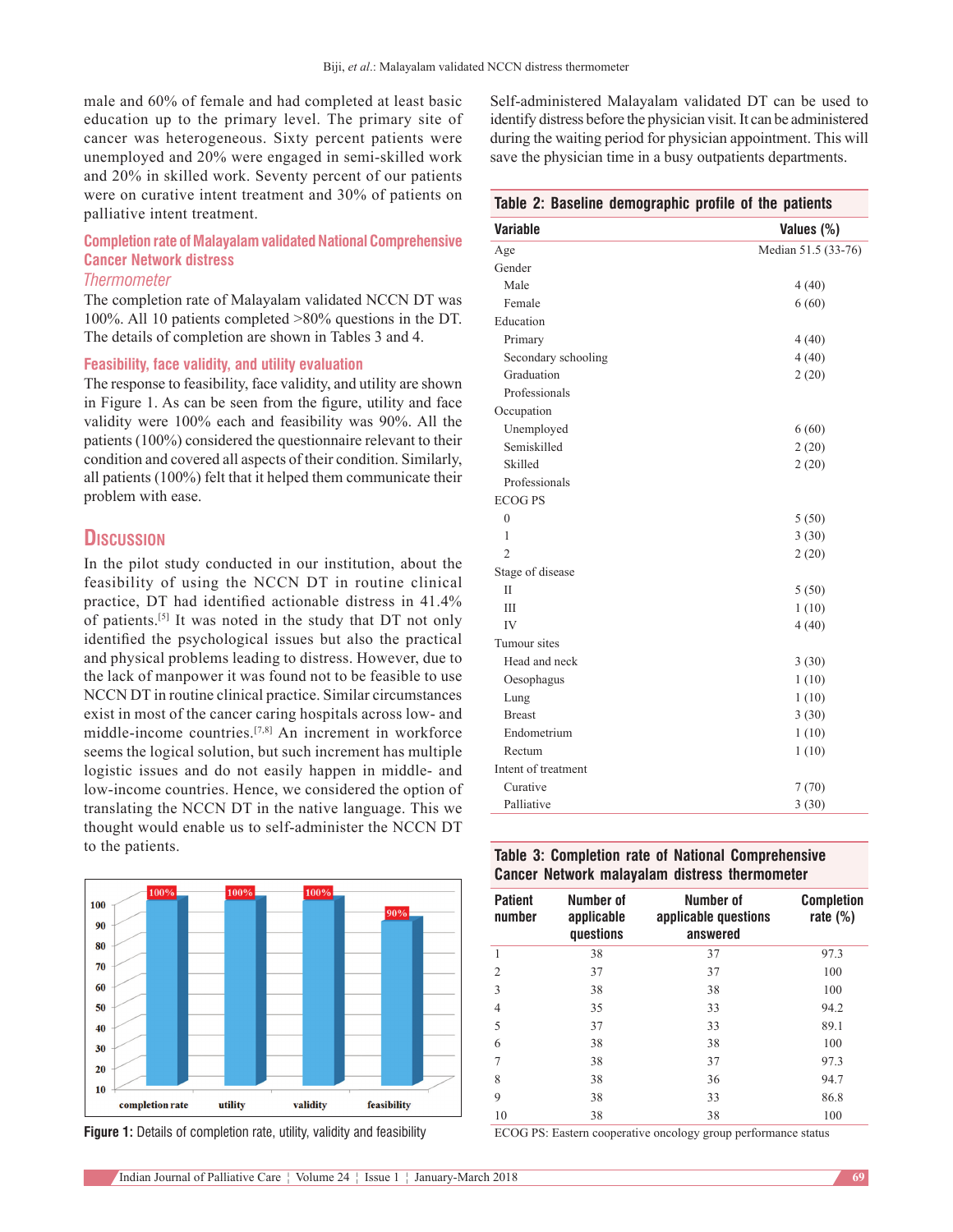| Table 4: Details of unanswered questions  |                                                           |                                                                            |                            |  |  |
|-------------------------------------------|-----------------------------------------------------------|----------------------------------------------------------------------------|----------------------------|--|--|
| Question                                  | Number of patients in whom<br>the question was applicable | Number of patients in whom the question<br>was applicable but not answered | Percentage<br>incompletion |  |  |
| 1 (child care)                            | 9                                                         |                                                                            |                            |  |  |
| 8 (dealing with partner)                  | 9                                                         |                                                                            |                            |  |  |
| 9 (ability to have children)              | 8                                                         |                                                                            |                            |  |  |
| 14 (sadness)                              | 10                                                        |                                                                            | 20                         |  |  |
| 16 (loss of interest in usual activities) | 10                                                        |                                                                            | 20                         |  |  |
| 17 (appearance)                           | 10                                                        |                                                                            | 10                         |  |  |
| 21 (constipation)                         | 10                                                        |                                                                            | 10                         |  |  |
| 24 (fatigue)                              | 10                                                        |                                                                            | 10                         |  |  |
| 25 (feeling swollen)                      | 10                                                        |                                                                            | 20                         |  |  |
| 27 (getting around)                       | 10                                                        |                                                                            | 10                         |  |  |
| 28 (indigestion)                          | 10                                                        |                                                                            | 10                         |  |  |
| 30 (mouth sores)                          | 10                                                        |                                                                            | 10                         |  |  |
| $33$ (pain)                               | 10                                                        |                                                                            | 10                         |  |  |
| 35 (skin dry/itchy)                       | 10                                                        |                                                                            | 10                         |  |  |
| $36$ (sleep)                              | 10                                                        |                                                                            | 10                         |  |  |

#### **Table 4: Details of unanswered questions**

Distress can occur at various time points during the treatment or after completion of treatment. With a native language validated DT, distress can be measured at all timepoints during treatment and after it. The current study testifies the ease of use of such translated DT. The patient filled DT is to be immediately assessed by the treating physician to identify the actionable distress for appropriate referrals. This can be further simplified by using the electronic version which will score the patient's level of distress and physician can get the alert if the patient has got actionable distress. Timely interventions based on the type of distress may improve patients quality of life, treatment adherence, and the treatment outcomes.

The intervention of translating the NCCN DT in native language was based on the premise that NCCN DT will be socio culturally acceptable in India and the major factor behind its wide applicability is the low health professional to patients' ratio. This assumption was based on the initial study conducted by the authors.<sup>[5]</sup> Although in that study specific questions considering culturally acceptability of NCCN DT was not tackled, health professionals were encouraged to report issues which they felt hampered the feasibility. Further in this study, none of the approached patients refused to fill the DT and in fact, they had indicated that they liked filling the NCCN DT. This information is important as this means that NCCN DT seems to be culturally acceptable by even non-English speaking population in India or across the world.

This study is not without limitations. The current study was carried out in the state of Kerala. The literacy rate of this state is nearly 100%. Hence, self administration of native translated DT was possible. In states with low literacy rate having an audio based questionnaire might be necessary for problem list. NCCN DT, however, might be useful for detection of distress on visual analog scale, as is the experience from scoring pain on visual analog scale.[9] The study had small sample size. The sample size was chosen according to convenience as the

QQ‑10 questionnaire used for validation required minimum 10 patients.[6,10,11]

## **Conclusion**

It can be concluded that the Malayalam validated DT has high face validity, utility, and it is feasible for its use.

## **Acknowledgment**

The authors would like to thank all staffs of Malabar Cancer Centre.

#### **Declaration of patient consent**

The authors certify that they have obtained all appropriate patient consent forms. In the form, the patient has given their consent for their images and other clinical information to be reported in the journal. The patient understands that name and initials will not be published and due efforts will be made to conceal identity, but anonymity cannot be guaranteed.

**Financial support and sponsorship** Nil.

#### **Conflicts of interest**

There are no conflicts of interest.

# **References**

- 1. Howell D, Olsen K. Distress-the 6<sup>th</sup> vital sign. Curr Oncol 2011;18:208‑10.
- 2. National Comprehensive Cancer Network. Distress management. Clinical practice guidelines. J Natl Compr Canc Netw 2003;1:344‑74.
- 3. Thomas BC, Thomas I, Nandamohan V, Nair MK, Pandey M. Screening for distress can predict loss of follow‑up and treatment in cancer patients: Results of development and validation of the distress inventory for cancer version 2. Psychooncology 2009;18:524-33.
- 4. Pandey M, Devi N, Ramdas K, Krishnan R, Kumar V. Higher distress relates to poor quality of life in patients with head and neck cancer. Int J Oral Maxillofac Surg 2009;38:955‑9.
- 5. Dessai SB, Chakraborty S, Sajeev Kumar PB, Babu S, Muttath G, Nair C, *et al.* Pilot study of single‑day distress screening with the NCCN distress thermometer to evaluate the feasibility of routine distress screening in